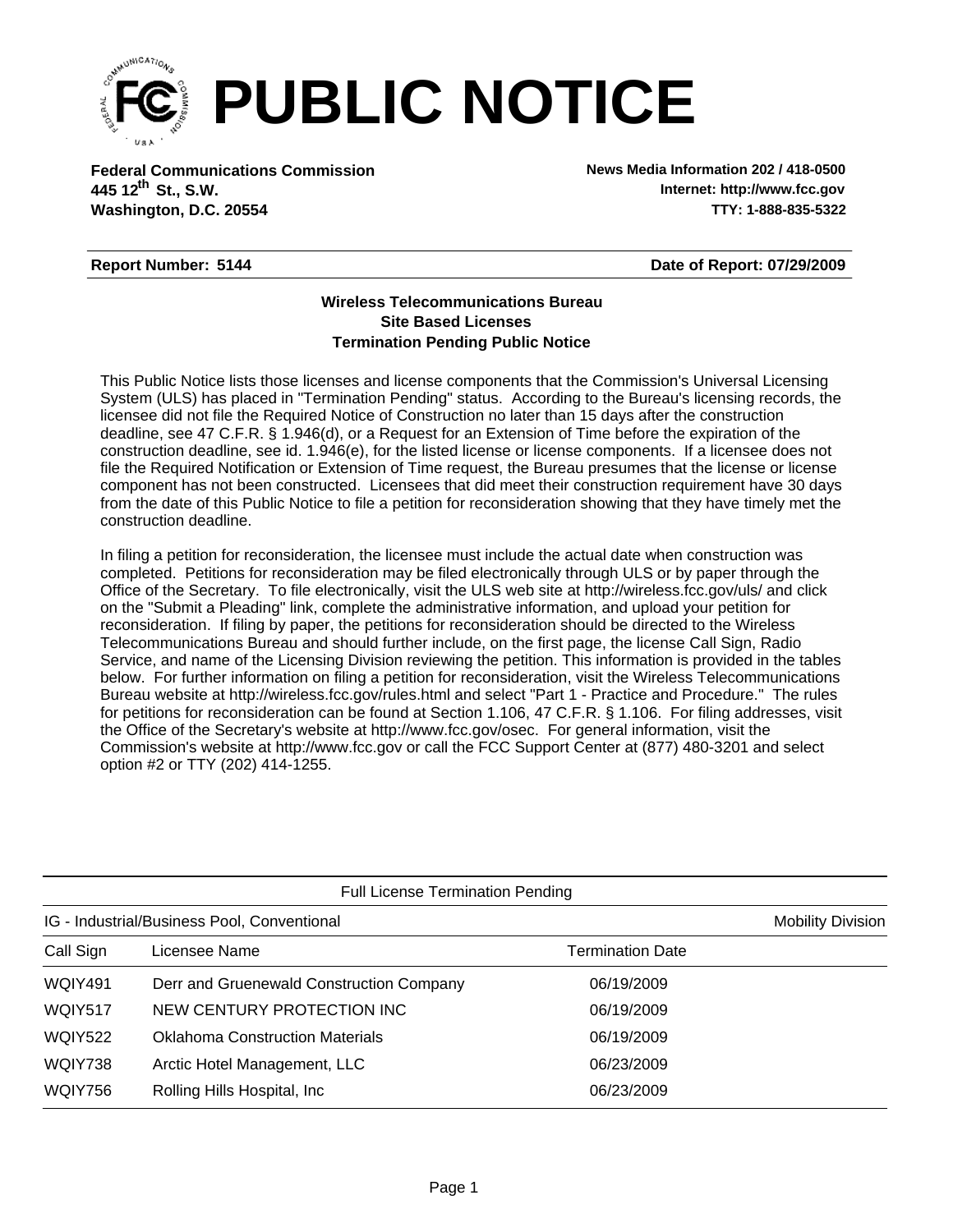| <b>Location Termination</b><br>Date<br># |  |  |
|------------------------------------------|--|--|
|                                          |  |  |

| <b>Frequency Termination Pending</b>                                            |                                                      |                                         |                    |                |           |                     |
|---------------------------------------------------------------------------------|------------------------------------------------------|-----------------------------------------|--------------------|----------------|-----------|---------------------|
| CF - Common Carrier Fixed Point to Point Microwave<br><b>Broadband Division</b> |                                                      |                                         |                    |                |           |                     |
| Call Sign<br>Stn Class                                                          | Licensee Name<br>Lower/Upper Frequency               | City<br>Latitude                        | State<br>Longitude | Loc/<br>Path # | Ant.<br># | Termination<br>Date |
| WQGC816<br><b>FXO</b>                                                           | Telecom Transport Management, Inc.<br>19615.00000000 | <b>PORTSMOUTHVA</b><br>$36 - 47 - 70$ N | 76-24-59.0 W       | 4              |           | 06/19/2009          |

|                        | IG - Industrial/Business Pool, Conventional                    |                    |                           |                 |      | <b>Mobility Division</b> |
|------------------------|----------------------------------------------------------------|--------------------|---------------------------|-----------------|------|--------------------------|
| Call Sign<br>Stn Class | Licensee Name<br>Lower/Upper Frequency                         | City<br>Latitude   | <b>State</b><br>Longitude | Loc. /<br>Path# | $\#$ | Ant. Termination<br>Date |
| WPFH879                | <b>UPPER LAKES FOODS</b>                                       | Northfield         | <b>MN</b>                 | 4               | 1    | 06/23/2009               |
| FB <sub>2</sub>        | 464.87500000                                                   | 44-26-18.8 N       | 93-11-12.5 W              |                 |      |                          |
| WPFH879                | <b>UPPER LAKES FOODS</b>                                       |                    |                           | 5               | 1    | 06/23/2009               |
| <b>MO</b>              | 464.87500000                                                   |                    |                           |                 |      |                          |
| WPFH879                | <b>UPPER LAKES FOODS</b>                                       |                    |                           | 5               | 1    | 06/23/2009               |
| <b>MO</b>              | 464.87500000                                                   |                    |                           |                 |      |                          |
| WPFH879                | <b>UPPER LAKES FOODS</b>                                       |                    |                           | 5               | 1    | 06/23/2009               |
| <b>MO</b>              | 469.87500000                                                   |                    |                           |                 |      |                          |
| WPFH879                | <b>UPPER LAKES FOODS</b>                                       |                    |                           | 5               | 1    | 06/23/2009               |
| <b>MO</b>              | 469.87500000                                                   |                    |                           |                 |      |                          |
| WPFT708                | Mississipppi Band of Choctaw Indians d/b/a Chocta Philadelphia |                    | <b>MS</b>                 | 2               | 1    | 06/12/2009               |
| FB <sub>2</sub>        | 461.95000000                                                   | 32-46-11.4 N       | 89-12-0.5 W               |                 |      |                          |
| WPFT708                | Mississipppi Band of Choctaw Indians d/b/a Chocta Philadelphia |                    | <b>MS</b>                 | 2               | 1    | 06/12/2009               |
| FB <sub>2</sub>        | 463.57500000                                                   | 32-46-11.4 N       | 89-12-0.5 W               |                 |      |                          |
| WPFT708                | Mississipppi Band of Choctaw Indians d/b/a Chocta Philadelphia |                    | <b>MS</b>                 | 3               | 1    | 06/12/2009               |
| <b>MO</b>              | 461.95000000                                                   | 32-46-11.4 N       | 89-12-0.5 W               |                 |      |                          |
| WPFT708                | Mississipppi Band of Choctaw Indians d/b/a Chocta Philadelphia |                    | <b>MS</b>                 | 3               | 1    | 06/12/2009               |
| <b>MO</b>              | 463.57500000                                                   | 32-46-11.4 N       | 89-12-0.5 W               |                 |      |                          |
| WPFT708                | Mississipppi Band of Choctaw Indians d/b/a Chocta Philadelphia |                    | <b>MS</b>                 | 3               | 1    | 06/12/2009               |
| <b>MO</b>              | 466.95000000                                                   | 32-46-11.4 N       | 89-12-0.5 W               |                 |      |                          |
| WPFT708                | Mississipppi Band of Choctaw Indians d/b/a Chocta Philadelphia |                    | <b>MS</b>                 | 3               | 1    | 06/12/2009               |
| <b>MO</b>              | 468.57500000                                                   | 32-46-11.4 N       | 89-12-0.5 W               |                 |      |                          |
| WPTL396                | MISSOURI BOTANICAL GARDEN                                      | <b>Gray Summit</b> | <b>MO</b>                 | 1               | 1    | 06/19/2009               |
| FB <sub>2</sub>        | 461.05000000                                                   | 38-29-45.0 N       | 90-59-21.0 W              |                 |      |                          |